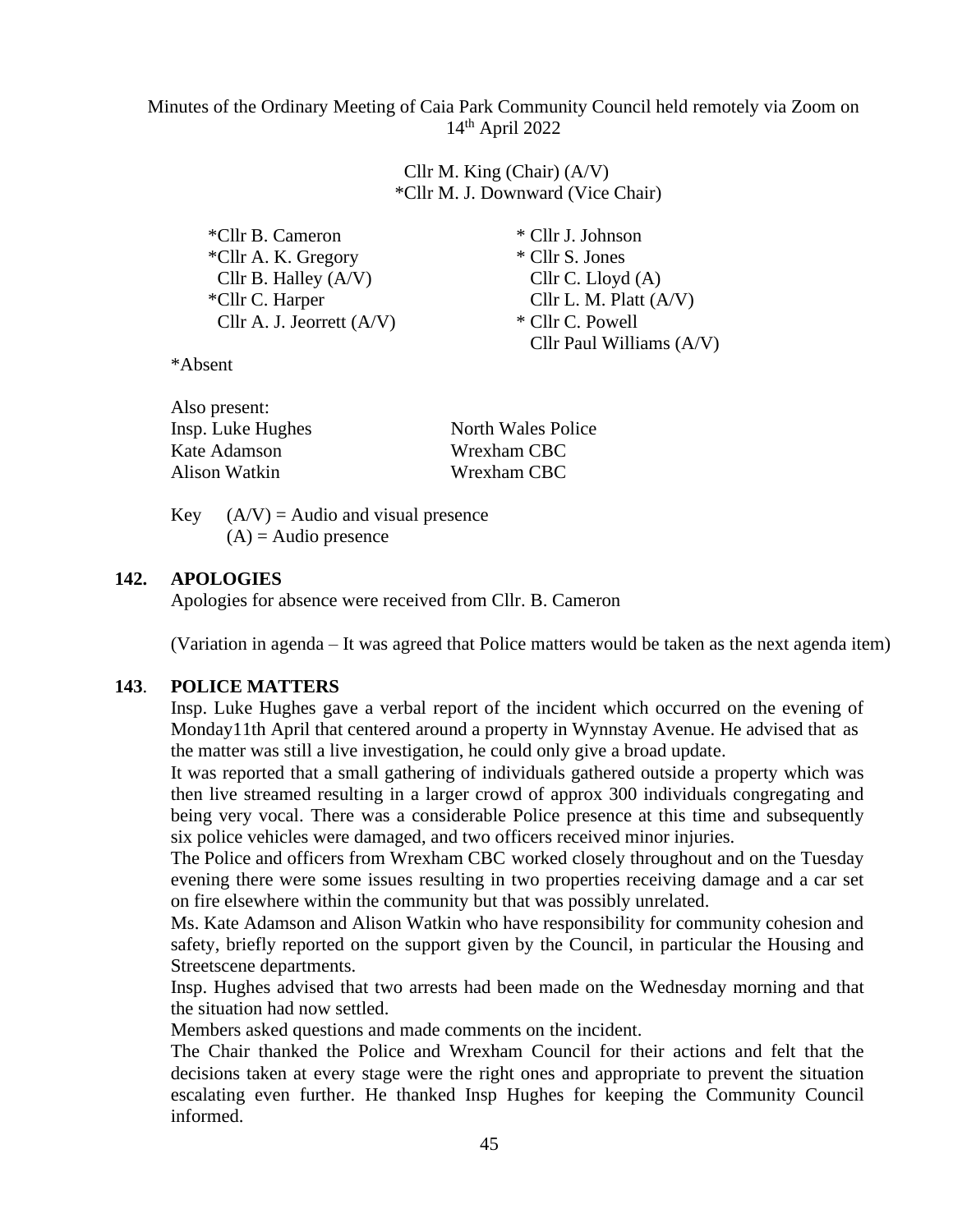# **144. CONFIRMATION OF MINUTES**

*RESOLVED:* That the minutes of the Ordinary meeting held on 10<sup>th</sup> March 2022 be accepted as a true and accurate record.

**Updates & matters arising:**

# **145. DEFIBRILLATORS (PM11, 27, 40, 56, 75, 88, 101, 116 & 130)**

The Clerk advised that he had contacted McColls twice since the last meeting but had not received any replies. He referred to a published article in The Grocer which indicated that McColls were in financial difficulty and were looking for investors or a purchaser for the business. The situation was noted.

# **146. GRASS CUTTING RIVER GWENFRO (PM77, 89, 102, 117 & 131)**

It was reported that a further remote meeting was held on  $12<sup>th</sup>$  April 2022 and that a course of action was agreed and a further update meeting was to be arranged.

# **147. PURCHASE OF TREE GUARDS (PM137)**

The Clerk advised that these had been purchased and installed.

#### **148. DECLARATION OF MEMBER'S INTERESTS** There were no declarations of Members interests.

## **149. MEMBERS REPORTS**

There were no Members reports

## **150. CLERK'S VERAL UPDATE**

## **(i) Community Council Elections**

The Clerk advised that the community council nominations had now closed and that three wards (Queensway, Whitegate and Wynnstay) had received nominations equal to the number of vacancies and therefore there would not be elections for community councillors in those wards.

The wards of Cartrefle and Smithfield had received more nominations than there are vacancies and so there would be elections in those wards.

Of the five county borough council wards all were contested except for Cartrefle ward.

# **(ii) Audit**

The Clerk reported that the annual accounts had now been finalized and the internal audit conducted by JDH Financial Services had taken place on  $12<sup>th</sup>$  April. Their report is awaited. Work is now underway to prepare information for the external audit.

## **151. PLANNING APPLICATIONS** *RESOLVED: There were no objections to the following applications*

# **(i) P/2022/0239 Land south of Pont Wen Creation of off -road parking area**

**(ii) P/2022/0269 Tesco Extra, Crescent Road Wrexham** Works to trees protected by tree preservation order. (Request that those trees removed are replaced at an appropriate location)